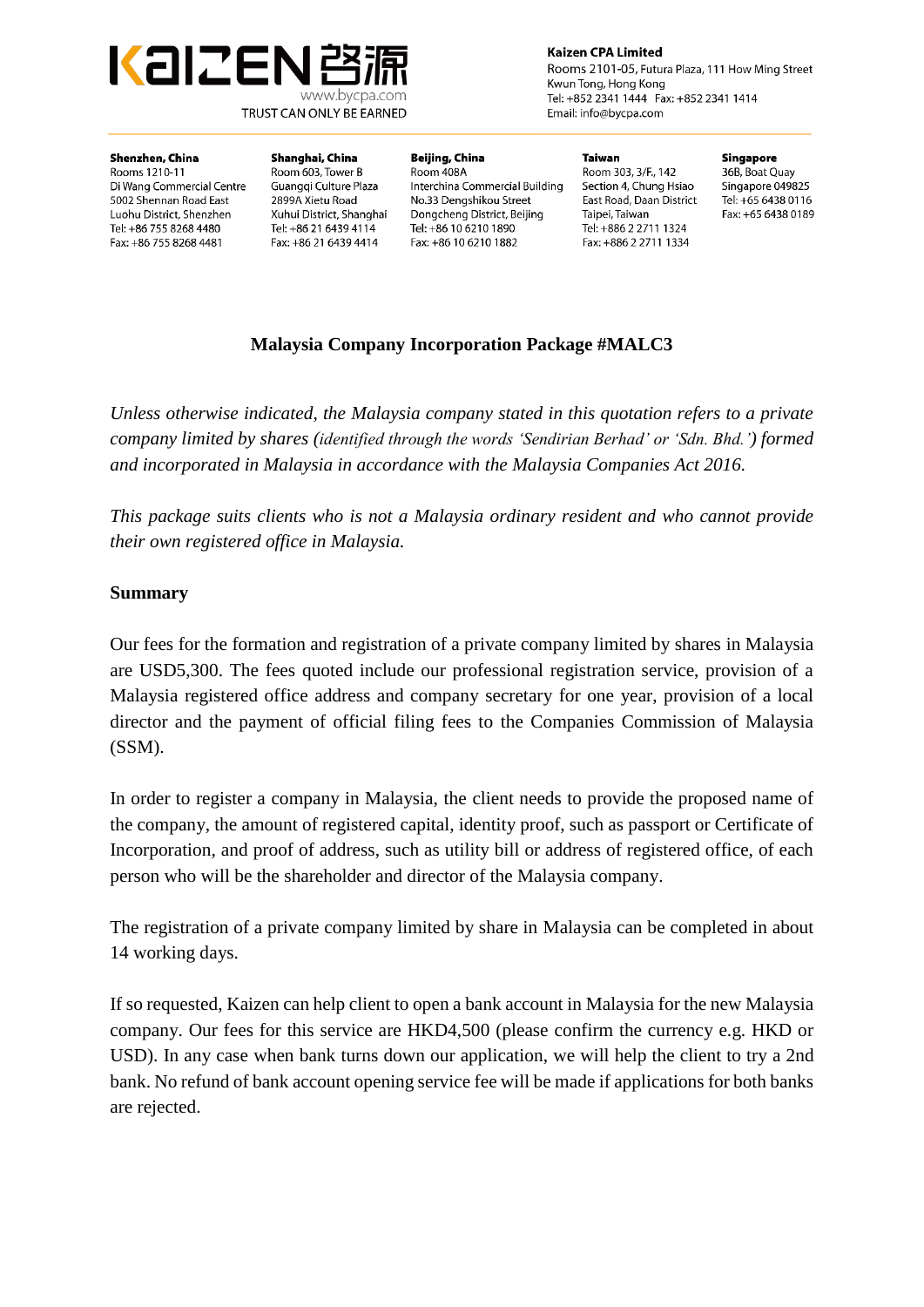#### **1. Malaysia Company Registration**

- (1) Malaysia Company Incorporation Pre- & Post-Incorporation
	- (a) Performs name availability search and reserve the name if it is available;
	- (b) Preparation of incorporation documents, services agreements and registration forms;
	- (c) Preparation of compliance corporate kit, including corporate stamps, common seal, share certificates, register and minutes book;
	- (d) Preparation of first board resolutions; and
	- (e) Preparation of board resolution to open a bank account (if required).
- (2) Corporate Secretarial Service

Malaysia Companies Act requires all Malaysia companies to appoint a Company Secretary to handle on-going statutory compliance matters. The person acting as company secretary should be an individual who is a member of a professional body prescribed by the Malaysian Institute of Chartered Secretaries and Administrators or an individual licensed by the SSM. Kaizen can provide the named Company Secretary for your Company to comply the requirements.

(3) Registered Office

Kaizen will provide a Malaysia local street address to be used as the registered office for your Malaysia company for one year. The registered address must be a physical address and may be different from the business address.

Whenever mails arrive, Kaizen provides notification via email and information of sender of the mails will be provided. For every batch of mails forwarded, Kaizen will charge an additional handling fee plus postage.

(4) Nominee Director

A Malaysia company requires a minimum of one individual director who has to be ordinarily resident in Malaysia. Kaizen will provide a Malaysia local resident to act as your Nominee Director for your Malaysia company to satisfy the Companies Act requirement.

It is noted that the Nominee Director service is provided to meet the registration and maintenance requirements and the Nominee Director so provided will not be in any way involved in the daily operation and management of your Malaysia company.

**Total Package Price (1) + (2) + (3) + (4) = USD 5,300**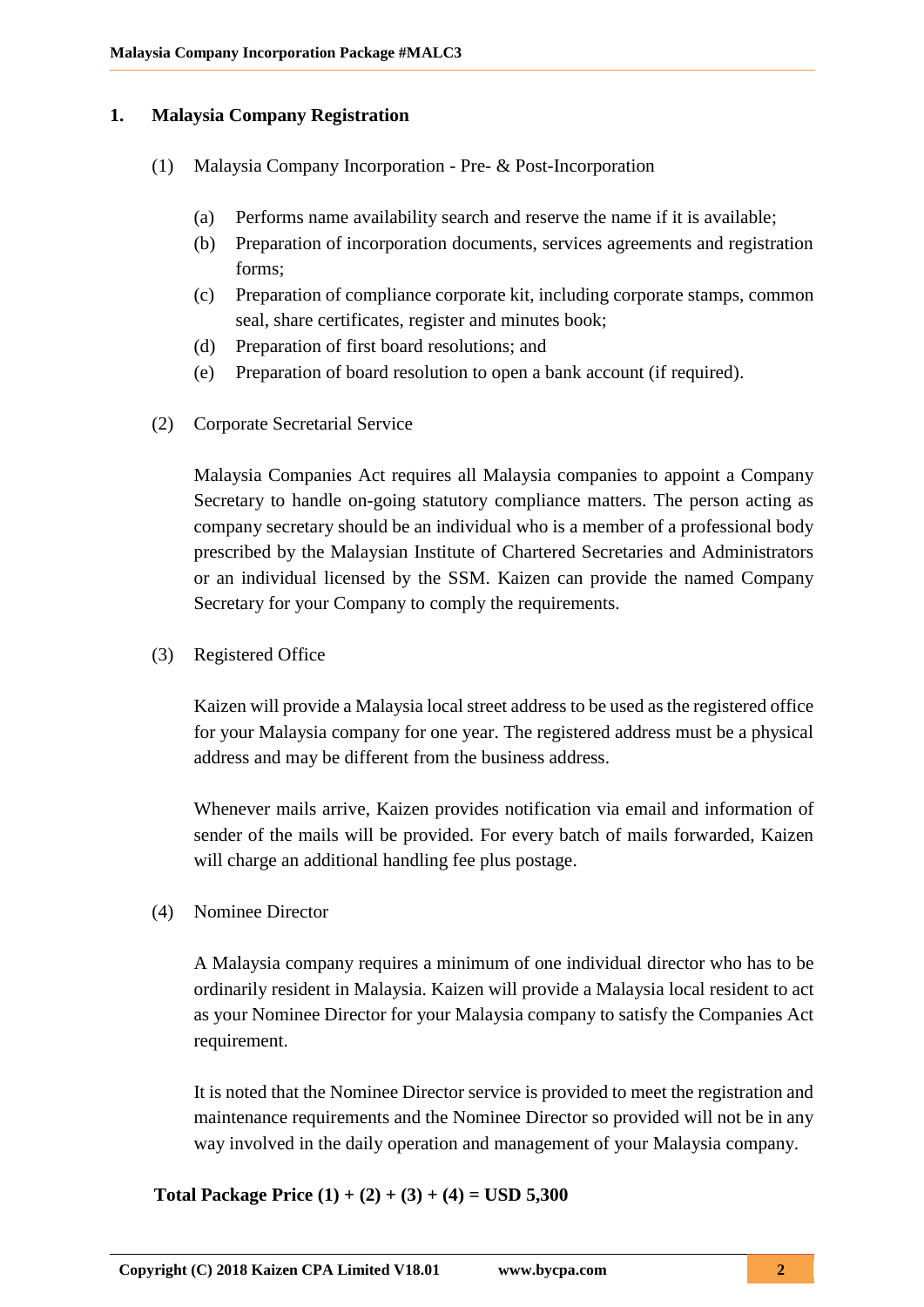## **Important Note:**

- (1) While acting as Nominee Director, Kaizen will collect a refundable security deposit of USD2,000. The deposit will fully be refunded without interest at the time when we cease to provide the nominee service. Your company also provides a suitable indemnity, to protect our nominee Director(s). Please note that we shall conduct our internal client due diligence review before providing the Nominee Director service and it will subject to our internal compliance officer's approval.
- (2) Please note that the above fee includes our professional services fee and government fee for incorporation but exclusive of courier charges, if any.
- (3) All our fees quoted also do not include GST or VAT, if applicable.

## **2. Payment Term and Payment Methods**

Upon receipt of your order, we will issue an invoice to you for your settlement. We require full payment in advance.

We accept cash, wire transfer and cheque, credit card (by Paypal). If payment is settled through PayPal, an extra 5% services fee will be charged.

#### **3. Basic Structure of a Malaysia Company**

The minimum requirements of a Malaysia company are as follows:

- One shareholder, one director, one company secretary and one registered office
- a minimum paid-up capital of RM1 only
- a minimum of one (1) subscriber(member) to the share(s) of the company
- a minimum of one director who is at least 18 years of age and are is residing in Malaysia. He/she is not a bankrupt and has not been convicted and imprisoned for a period of past 5 years. Kaizen can provide you the Local Resident Nominee Director Service if required at extra charges (this incorporation package already includes the provision of a local nominee director for a period of 12 months).
- a minimum of one Company Secretary (Company Secretary must be a member of any one of the prescribed professional bodies or licensed by the SSM). Kaizen can provide you the Company Secretarial Services at a fee (this incorporation package already includes the provision of a company secretary for a period of 12 months).
- must have a registered office in Malaysia to which all communications and notices may be addressed. It is normal practice in Malaysia to have the secretarial office as the registered office. (This is included as part of our Company Secretarial Services)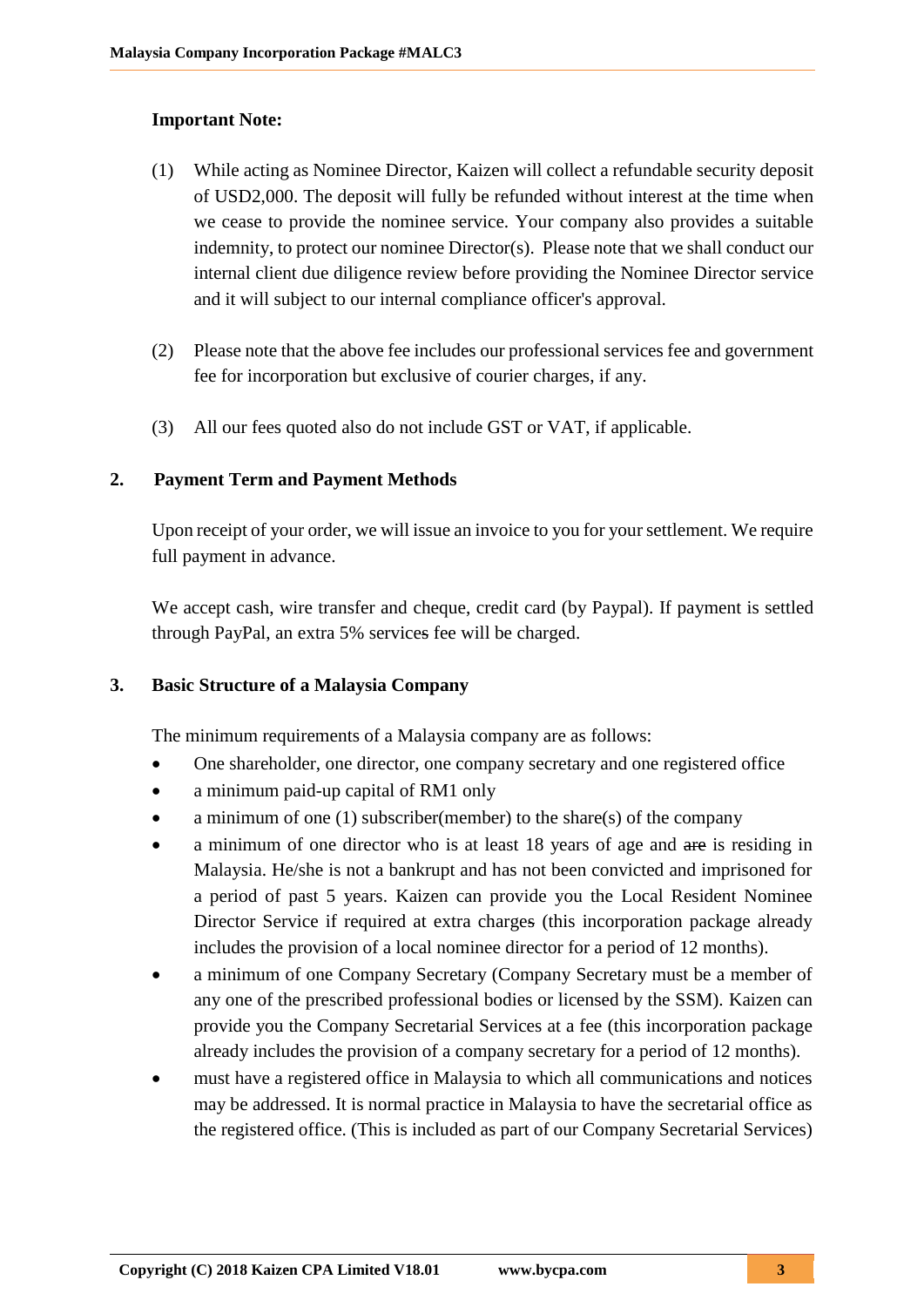## **4. Malaysia Company Incorporation Procedure**

When you engage Kaizen to incorporate a Malaysia company, please follow the procedures described below:

- (1) Client places an order for incorporation with Kaizen and provide the documents and information listed in Section 4 to Kaizen by email or fax or post. If requested, Kaizen will prepare and sign an engagement letter with you.
- (2) Kaizen issues an invoice of the fees and email the invoice to you and you arrange payment by cheque, bank transfer or wiring. Detailed payment instructions will be provided upon confirmation of order.
- (3) Kaizen performs a name availability search of the proposed company name with SSM and determine if it is available for registration. Client is advised to provide at least two proposed names in priority of preference in case that the most preferred one is not registrable and it could be replaced by the second preference. If available and after payment confirmed, Kaizen will then reserve the name;
- (4) Kaizen proceed to prepare incorporation documents and send the documents to client;
- (5) Client arranges to have the incorporation documents signed by the directors and shareholders and then return the duly signed documents to Kaizen by courier or post.
- (6) Upon receipt of the original of the duly signed incorporation documents and due diligence documents in Section 2, Kaizen then proceed for registration.
- (7) Kaizen receives the Certificate of Incorporation and incorporation documents from the Registrar of Companies.
- (8) Kaizen now proceeds to place an order for manufacturing of company stamps, common seal and printing of the Constitution (the whole set of documents together is known as company kit).
- (9) Kaizen arranges to deliver to you the Company Kit. The whole registration process is then completed.

## **5. Materials Required for Incorporation of Malaysia Company**

Client needs to provide the following documents and information to Kaizen by email or fax or post for purpose of incorporation:

- (1) Proposed company name in Malay or English only;
- (2) One certified true copy (CTC, certified by an accountant or a lawyer or a bank officer) of passport (or copy of IC for Malaysia resident) and latest residential addresses proof (such as utility bill or telephone bill or bank statement) in respect of each director;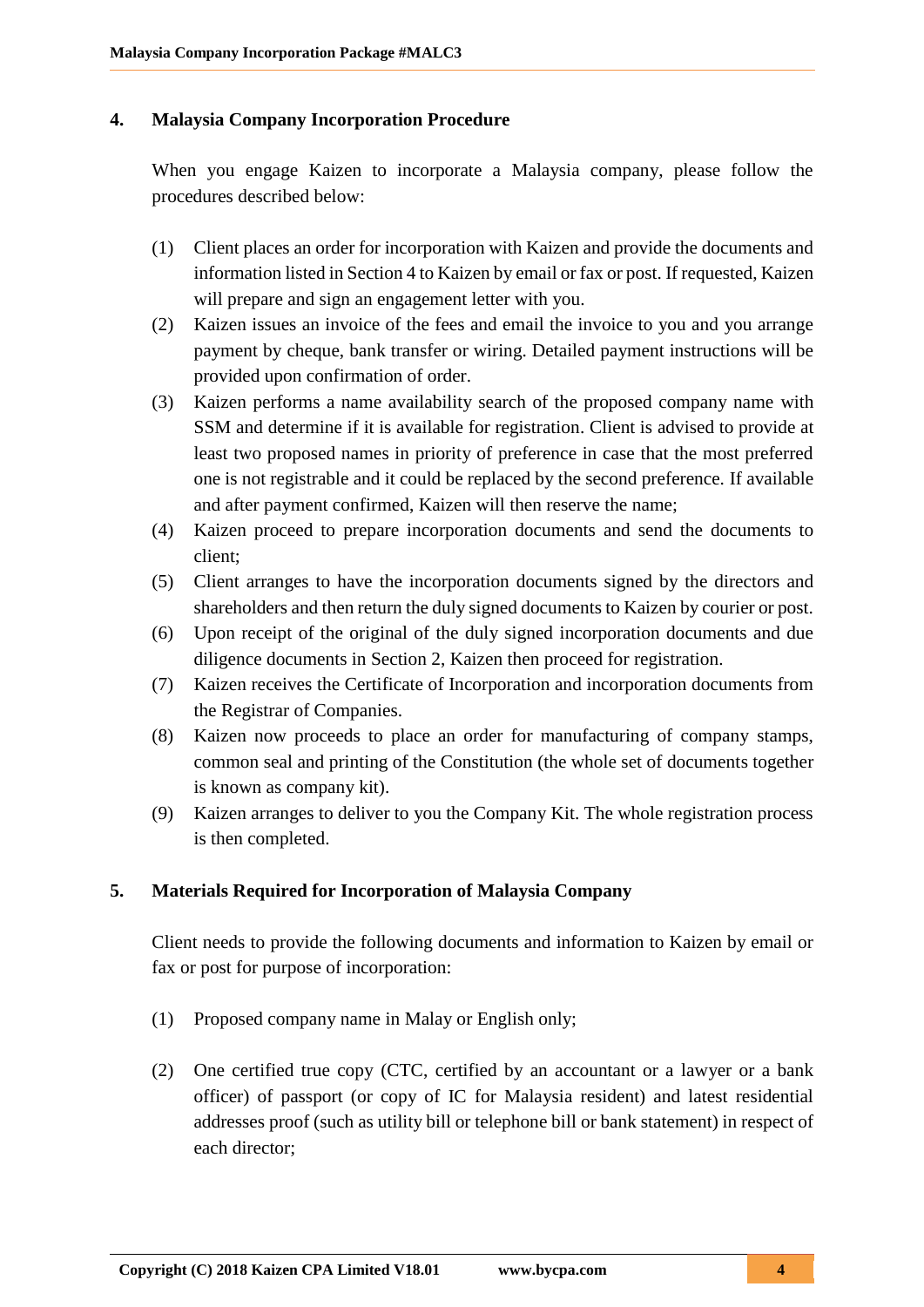- (3) One CTC of passport (or copy of IC for Malaysia resident) and latest residential addresses proof (such as utility bill or telephone bill) in respect of each shareholder; if shareholder is another corporation, please provide CTC of Company Statutory Documents as follows, as the case may be:
	- (a) Certificate of Incorporation
	- (b) Return of Allotment of Shares
	- (c) Notice of Situation or Change of Registered Office
	- (d) Return on Particular and Changes of Directors and Secretaries
	- (e) Memorandum and Article of Association (Constitution)
- (4) A professional reference letter or banker's reference of the individual and corporate shareholder/Original or CTC by banker of latest 3 months bank statement of the individual and corporate shareholder;
- (5) Amount of share capital, percentage of shareholding by each shareholder, if more than one shareholder (It is advisable that client start with minimal 1 share during the incorporation. Otherwise, client needs to provide the proof of money injection during pre-incorporation process). The share capital can be increased any time after the incorporation of the company;
- (6) Nature of business to be carried out by the company; and
- (7) Clarification required on the proposed company name(s) (where applicable)
	- (a) Single letters included in the name stand for
	- (b) If the proposed name contains a proper name, state whether it is the name of a Director of the proposed company
	- (c) If the proposed name is similar to that of a related or associated corporation, written consent is required from the said corporation
	- (d) If the proposed name is a trade mark, written consent is required from the owner

### **6. Time Frame**

The whole process for application for the registration of a company in Malaysia could be completed in about 14 days. This time frame starts from the time we receive all documents required for the purpose of company registration and confirmation of payment of our service fees.

If the business to be carried out by the new Malaysia company requires extra licence or permit, the time required will be extended accordingly.